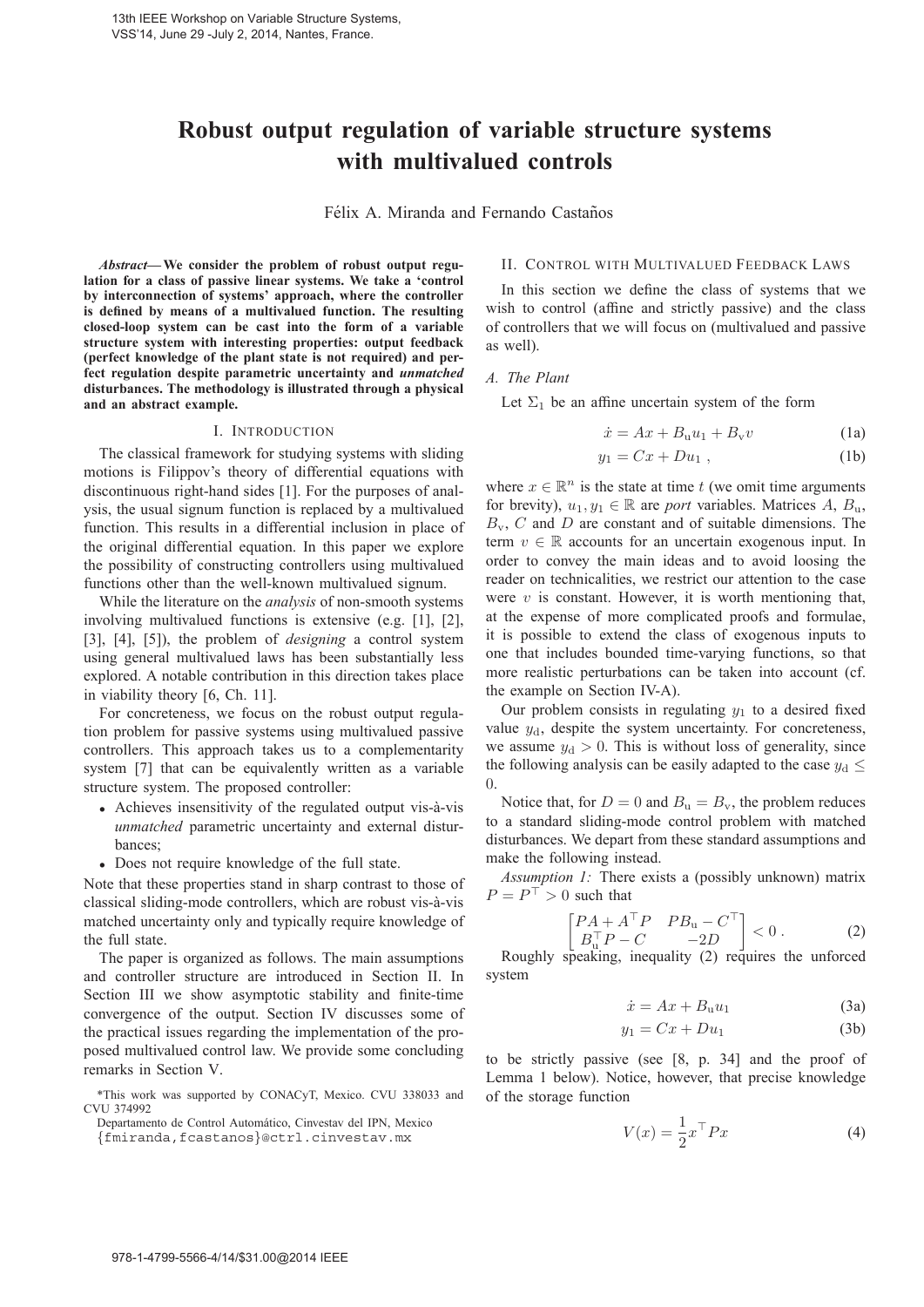

Fig. 1. Interconnection of a controller to a plant.

is not required, so the design methodology we present later has tolerance for large uncertainty, both in the system parameters and the external, unmatched, perturbation (albeit constant, at present). In many cases, inequality (2) can be established on physical grounds, without the need to verify (3) explicitly (see the example on Section III-A).

The following lemma establishes the precise physical meaning of (2), together with a technical result needed later for proving the main theorem.

*Lemma 1:* The following statements are equivalent:

- i) The unforced system (3) is strictly passive with storage function (4), i.e.,  $V(x) < u \cdot y$  for all x, u such that  $||x|| + ||u|| \neq 0.$
- ii) Inequality (2) holds.
- iii) The inequality<sup>1</sup>

$$
\begin{bmatrix} P\tilde{A} + \tilde{A}^{\top}P & PB_{\mathrm{u}} + C^{\top} \\ B_{\mathrm{u}}^{\top}P + C & -2D \end{bmatrix} < 0 \tag{5}
$$

holds with

$$
\tilde{A} := A - B_{\rm u} D^{-1} C . \tag{6}
$$
  
See the appendix for a proof.

## *B. Ideal Multivalued Controls*

Let Y be a metric space and  $2^Y$  be the class of all the subsets of Y. Recall that a multivalued function  $F$  is a map from a metric space  $X$  to  $2^Y$ .

*Definition 1:* The *graph* of a multivalued function F is the subset of the product space  $X \times Y$  defined by  $\text{Graph}(F) :=$  $\{(x,y)\in X\times Y\mid y\in F(x)\}.$ 

Now, let  $u_2, y_2 \in \mathbb{R}$  be the controller port variables. The behavior of the ideal controller is characterized by a multivalued law  $U : \mathbb{R} \to 2^{\mathbb{R}}$ . Allow us to defer the mandatory discussion on the implementation of such a controller until Section IV, and allow us to state the following assumption instead.

*Assumption 2:* The controller is static and passive, i.e.,  $u_2 \cdot y_2 \geq 0$  for all  $(u_2, y_2) \in \text{Graph}(U)$ .

The plant and controller are interconnected using the interconnection pattern

$$
y_1 = y_2
$$
 and  $u_1 = -u_2$ , (7)

as in Fig. 1. Note that the interconnection is powerpreserving:  $u_1 \cdot y_1 + u_2 \cdot y_2 = 0$  (the interested reader is





Fig. 2. Graph of the multifunction  $U(y_2) = \partial \Psi_S(y_2)$  (solid line) and a continuous approximation (dotted).

referred to, e.g., [10]). The overall interconnected system is thus

$$
\dot{x} = Ax - B_{\mathbf{u}}u_2 + B_{\mathbf{d}}v \tag{8a}
$$

$$
y_2 = Cx - Du_2 \tag{8b}
$$

$$
u_2 \in U(y_2) \tag{8c}
$$

and our goal is to construct  $U(y_2)$  such that  $y_2 \rightarrow y_d$ .

For the sake of argument note that, in the absence of Assumption 2, the multivalued function

$$
U(y_2) = \begin{cases} \mathbb{R} & \text{if } y_2 = y_d \\ \emptyset & \text{if } y_2 \neq y_d \end{cases}
$$
 (9)

would solve our regulator problem. Indeed, the solution of (8) with (9) would be simply  $u_2 = D^{-1} (Cx - y_d)$ , which ensures that  $y_2 = y_d$ . Unfortunately, such controller is not passive. Furthermore,  $D$  and  $Cx$  might be unavailable or available with large uncertainty. It seems however reasonable to 'passivize' (9) in the following way: Define the set  $S =$  $[0, y_d]$  and write its indicator function

$$
\Psi_{\mathcal{S}}(z) = \begin{cases} 0 & \text{if } z \in \mathcal{S} \\ +\infty & \text{if } z \notin \mathcal{S} \end{cases}.
$$

We can now write the proposed multivalued control law as

$$
U(y_2) = \partial \Psi_{\mathcal{S}}(y_2) , \qquad (10)
$$

where  $\partial \Psi(z)$  denotes the subdifferential of  $\Psi_{\mathcal{S}}$  at z, as defined in classical convex analysis [3, p. 28]. The graph of (10) is depicted in Fig. 2, which shows that the controller is indeed passive (the graph belongs to the first and third quadrants only). The graph is that of the characteristic of an ideal Zener diode with breakdown voltage  $y_d$  (see [2] for more details on modelling and analysis of circuits with Zener diodes).

#### III. STABILITY

Let us analyse the stability properties of the controlled system. From (8b), (8c) and (10), we know that  $Cx - y_2 \in$  $D \cdot \partial \Psi_{\mathcal{S}}(y_2)$ . Since D is a positive scalar (cf. (2)) and  $\partial \Psi_{\mathcal{S}}(y)$ is a cone [3, p. 35], D can be absorbed into  $\partial \Psi_{\mathcal{S}}(y)$ , so that

$$
Cx - y_2 \in \partial \Psi_{\mathcal{S}}(y_2) .
$$

It follows from classical convex analysis (see, e.g., [3, p. 38]) that

$$
y_2 = \text{Proj}_{\mathcal{S}}(Cx) , \qquad (11)
$$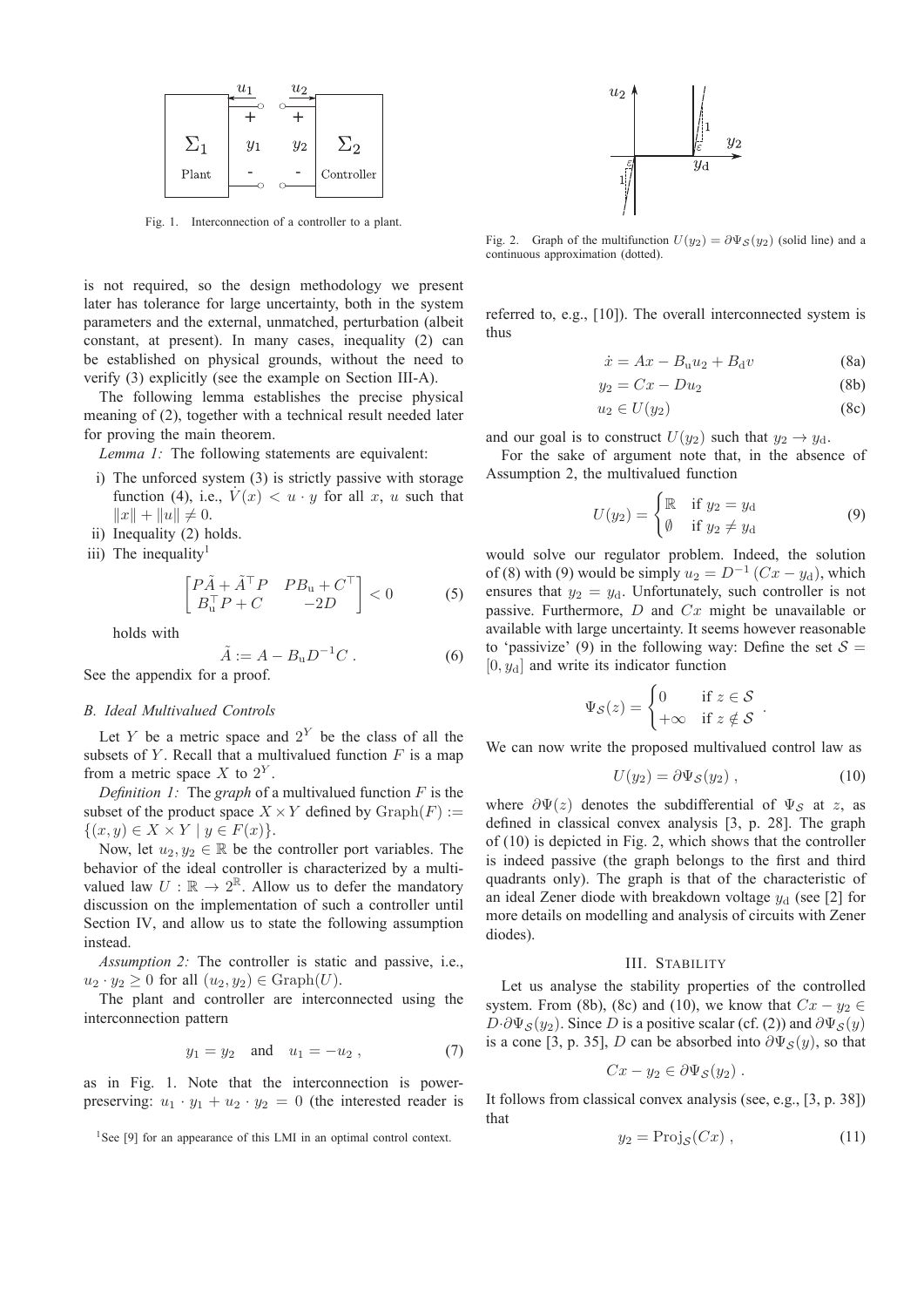where  $Proj_s(z)$  is the projection of a point z onto S, i.e.,  $\text{Proj}_{\mathcal{S}}(z) = \arg \min_{\bar{z} \in \mathcal{S}} ||\bar{z} - z||.$ 

*Remark 1:* The projection operation (11) reflects the controller's robust regulation property. The exact value of  $Cx$  is unimportant: As long as  $Cx \geq y_d$ , we will have  $y_2 = y_d$ .

Substituting (11) into (8b) gives

$$
u_2 = D^{-1} \left[ Cx - \text{Proj}_{\mathcal{S}}(Cx) \right]
$$

which, when substituted in (8a), gives in turn

$$
\dot{x} = \tilde{A}x + B_{\rm u}D^{-1}\operatorname{Proj}_{\mathcal{S}}(Cx) + B_{\rm v}v \tag{12}
$$

with  $A$  as in (6). Recall that the projection is a Lipschitz continuous operator [11, p. 118], so (12) is an ordinary differential equation with a unique solution in Carathéodory's sense.

System (12) is a *variable structure system* that can be decomposed into three affine systems  $S_1$ ,  $S_2$  and  $S_3$ :

$$
S_1: \dot{x} = \dot{A}x + B_v v, \quad x \in \mathcal{H}_1,
$$
\n(13a)

$$
S_2: \dot{x} = Ax + B_v v, \quad x \in \bar{\mathcal{H}}_1 \cap \mathcal{H}_2 , \tag{13b}
$$

$$
S_3: \dot{x} = \tilde{A}x + B_u D^{-1} y_d + B_v v , \quad x \in \bar{\mathcal{H}}_2 , \qquad (13c)
$$

where  $\mathcal{H}_1$ ,  $\mathcal{H}_2$  are open half-spaces given by

$$
\mathcal{H}_1 = \{ x \in \mathbb{R}^n : Cx < 0 \}, \quad \mathcal{H}_2 = \{ x \in \mathbb{R}^n : Cx < y_d \},
$$

and  $\bar{\mathcal{H}}_1$ ,  $\bar{\mathcal{H}}_2$  are their complements in  $\mathbb{R}^n$ .

For  $y_d > 0$  we have the relation  $\mathcal{H}_1 \subset \mathcal{H}_2$  and hence  $\overline{\mathcal{H}}_2 \subset \overline{\mathcal{H}}_1$ . It follows from Remark 1 that, for output regulation, one must drive the system state into  $\bar{\mathcal{H}}_2$  and maintain it there. A necessary condition for output regulation is thus that  $S_3$  has its stable equilibrium

$$
\bar{x}_{(3)} := -\tilde{A}^{-1}(B_{\rm u}D^{-1}y_{\rm d} + B_{\rm v}v) \tag{14}
$$

inside its own domain of definition,  $\bar{H}_2$ . The following theorem states that this condition is sufficient as well.

*Theorem 1 (Main result):* Consider the closed-loop system (8). Suppose that Assumption 1 holds and that

$$
\bar{x}_{(3)} \in \bar{\mathcal{H}}_2 ,\qquad (15)
$$

i.e.,  $C\bar{x}_{(3)} \ge y_d$  with  $\bar{x}_{(3)}$  as in (14). Then,  $x = \bar{x}_{(3)}$  is a globally asymptotically stable equilibrium. Furthermore,  $y_2$ converges to  $y_d$  in finite time.

*Proof:* In order to prove the statement, consider the displacement  $e := x - \bar{x}_{(3)}$  and the candidate Lyapunov<br>function  $V(e) = \frac{1}{2}e^{\top}Pe$  with  $P = P^{\top} \ge 0$  satisfying (2) function  $V(e) = \frac{1}{2}e^{\top}Pe$  with  $P = P^{\top} > 0$  satisfying (2). It has already been established that (8) is equivalent to a variable structure system, so let us compute the derivative of  $V(e)$  along the trajectories given by (13) and show that is negative definite. There are three cases.

For (13a) we have the dynamics  $\dot{e} = \tilde{A}e - B_u D^{-1}y_d$  and the constraint  $e + \bar{x}_{(3)} \in H_1$ . The time-derivative of  $V(e)$  is

$$
\dot{V}(e) = -\frac{1}{2}e^{\top}\tilde{Q}e - e^{\top}PB_{\mathbf{u}}D^{-1}y_{\mathbf{d}}
$$

with  $Q := -(PA + AP)$ .

We will show that  $\dot{V}(e) < 0$  by proving that the minimum of

$$
f_1(e) = \frac{1}{2}e^{\top} \tilde{Q}e + e^{\top} P B_{\rm u} D^{-1} y_{\rm d} ,
$$

subject to  $g_1(e) = Ce + y_d \le 0$ , is positive. The constraint  $g_1(e) \le 0$  is a simple consequence of the inclusions  $\bar{x}(\omega) \in$  $g_1(e) \leq 0$  is a simple consequence of the inclusions  $\bar{x}_{(3)} \in$  $\mathcal{H}_2$  and  $e+\bar{x}_{(3)} \in \mathcal{H}_1$ . The optimization problem is quadratic and strictly convex in  $f_1$ , and convex in  $g_1$ , so the usual firstorder necessary conditions for optimality are also sufficient. Using Karush-Kuhn-Tucker (KKT) conditions (see [12, p. 309]), the constrained minimum  $e_{(1)}^*$  must satisfy

$$
\nabla f_1(e_{(1)}^*) + \mu \nabla g_1(e_{(1)}^*) = 0
$$
  

$$
\mu \ge 0, \quad \mu \cdot g_1(e_{(1)}^*) = 0.
$$

The first condition translates to

$$
e_{(1)}^* = -\tilde{Q}^{-1} \left( PB_u D^{-1} y_d + \mu C^\top \right) .
$$

Suppose that the constraints are inactive ( $\mu = 0$ ). Then, evaluation of  $g_1$  in  $e_{(1)}^*$  leads to

$$
g_1(e_{(1)}^*) = \left(D - C\tilde{Q}^{-1}PB_u\right)D^{-1}y_d.
$$

By taking Schur complements, we know that (5) implies

$$
2\left(D - C\tilde{Q}^{-1}PB_{\mathrm{u}}\right) - B_{\mathrm{u}}^{\top}P\tilde{Q}^{-1}PB_{\mathrm{u}} - C\tilde{Q}^{-1}C^{\top} > 0,
$$

which in turn implies  $D - C\tilde{Q}^{-1}PB_u > 0$  and in consequence that the constraint  $g_1(e^*) \leq 0$  is violated. Hence,  $\mu > 0$  and the constraint is satisfied with equality, i.e.  $y_d = -Ce_{(1)}^*$ . Substituting this expression in  $f_1$  gives the unner bound upper bound

$$
\dot{V}(e) = -f(e) \le -\frac{1}{2} e_{(1)}^{* \top} \tilde{Q} e_{(1)}^{*} + e_{(1)}^{* \top} P B_{\mathbf{u}} D^{-1} C e_{(1)}^{*}.
$$

Setting  $Q := -(PA + AP)$  gives  $\dot{V}(e) \le -\frac{1}{2}e_{(1)}^{*\top}Qe_{(1)}^*$ Since  $Q > 0$  by Assumption 1, we conclude that  $V(e)$  is negative definite for all  $e + \bar{x}_{(3)} \in \mathcal{H}_1$ .

For (13b) we have the dynamics

$$
\dot{e} = Ae + B_{\rm u}D^{-1} (C\bar{x}_{(3)} - y_{\rm d})
$$

and the constraint  $e + \bar{x}_{(3)} \in \bar{\mathcal{H}}_1 \cap \mathcal{H}_2$ . The time-derivative of  $V(e)$  is

$$
\dot{V}(e) = -\frac{1}{2}e^{\top}Qe + e^{\top}PB_{\rm u}D^{-1}(C\bar{x}_{(3)} - y_{\rm d})\ .
$$

Similarly to the previous case, we seek to find the minimum of

$$
f_2(e) = \frac{1}{2}e^{\top} Q e - e^{\top} P B_{\mathbf{u}} D^{-1} (C \bar{x}_{(3)} - y_d)
$$

subject to  $g_2(e) = C(e + \bar{x}_{(3)}) - y_d \le 0$ . The first KKT condition gives

$$
e_{(2)}^* = Q^{-1} \left( P B_{\rm u} D^{-1} \left( C \bar{x}_{(3)} - y_d \right) - \mu C^{\top} \right)
$$

Suppose again that  $\mu = 0$ . Then, evaluation of  $g_2$  at  $e_{(2)}^*$ gives

$$
g_2(e_{(2)}^*) = (D + CQ^{-1}PB_u) D^{-1} (C\bar{x}_{(3)} - y_d) .
$$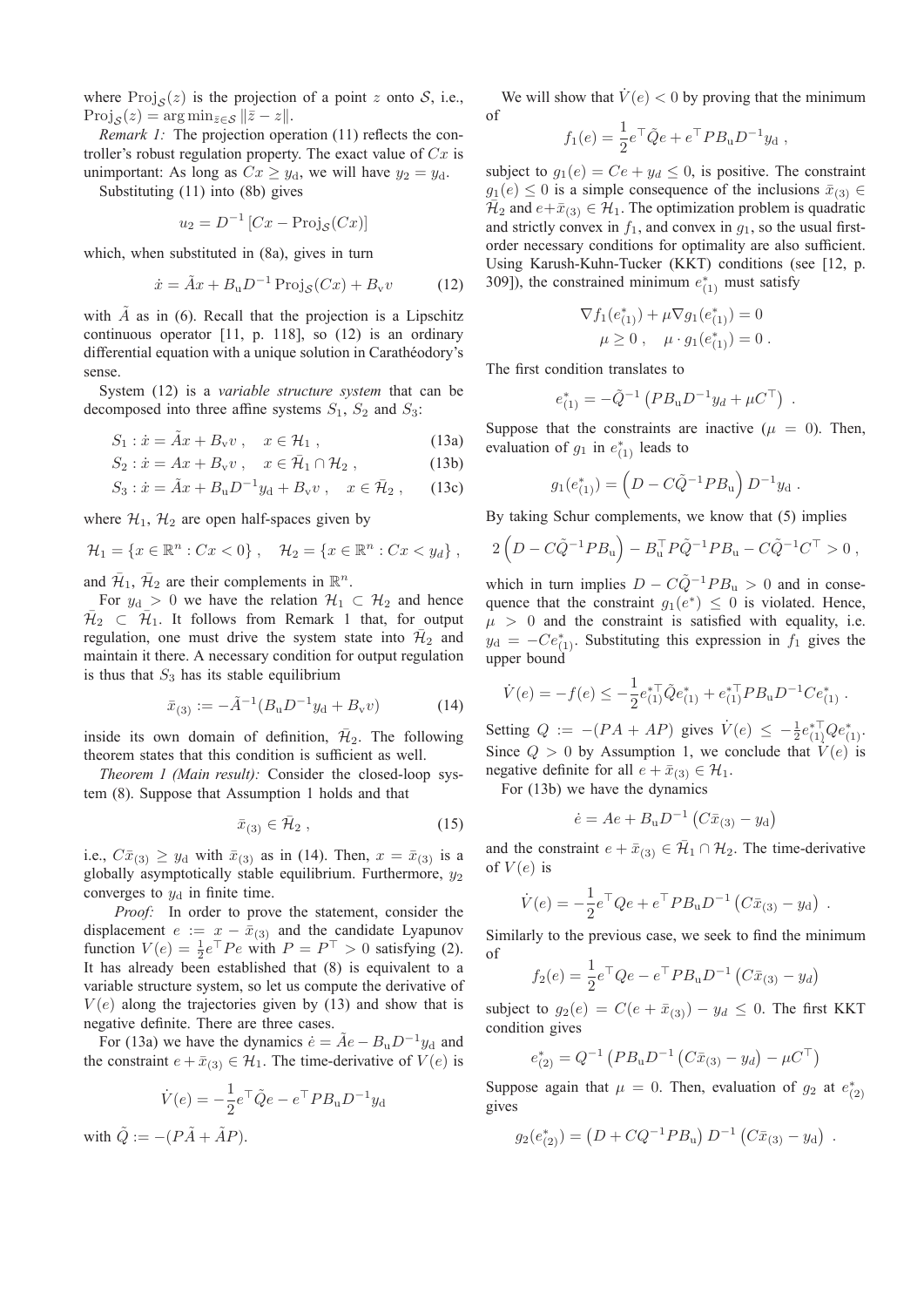

Fig. 3. An RLC circuit with a source. The goal is to regulate the voltage at the port of  $\Sigma_1$ .

Using the same Schur argument, we can show that (2) implies  $D + CQ^{-1}PB_u > 0$ , which violates the constraint on account of  $D > 0$  and the inclusion  $\bar{x}_{(3)} \in \bar{\mathcal{H}}_2$ . Thus, the constraint is again active and  $C\bar{x}_{(3)} - y_d = -Ce_{(2)}^*$ .<br>Substituting this condition in  $f_8$  gives the unner bound Substituting this condition in  $f_2$  gives the upper bound

$$
\dot{V}(e) \le -\frac{1}{2} e_{(2)}^{* \top} Q e_{(2)}^{*} - e_{(2)}^{* \top} P B_{\mathbf{u}} D^{-1} C_{(2)} e^{*}
$$

$$
= -\frac{1}{2} e_{(2)}^{* \top} \tilde{Q} e_{(2)}^{*} < 0.
$$

Therefore,  $V(e)$  is negative definite for  $e + \bar{x}_{(3)} \in \bar{\mathcal{H}}_1 \cap \mathcal{H}_2$ .<br>For (130) the dynamics is governed by  $\dot{a} = \tilde{A}e$  and the For (13c) the dynamics is governed by  $\dot{e} = \tilde{A}e$  and the derivative of  $V(e)$  is given by  $V(e) = -\frac{1}{2}e^{-\frac{1}{2}}\tilde{Q}e < 0, e \neq 0$ .<br>Therefore,  $V(e)$  is strictly peoplive for all non-zero, s such Therefore,  $V(e)$  is strictly negative for all non zero e such that  $e + \bar{x}_{(3)} \in \bar{\mathcal{H}}_2$ .

In summary,  $\dot{V}(e)$  is negative definite in  $\mathbb{R}^n$ . The equilibrium  $x = \bar{x}_{(3)}$  is thus globally asymptotically stable and, by Remark 1,  $y_2$  converges to  $y_d$ . To see why the convergence takes place in finite time, notice that, outside  $\mathcal{H}_2$ ,  $V(e)$  is bounded from above by the constant  $-\frac{1}{2}\min\Big\{e_{(1)}^{*\top}Qe_{(1)}^*,e_{(2)}^{*\top}\tilde{Q}e_{(2)}^*\Big\}.$ 

## *A. Example, an RLC circuit*

To illustrate the use of the theorem, we present an electrical circuit application. Consider the circuit described by the diagram shown in Fig. 3. We wish to regulate the voltage at the port of  $\Sigma_1$  to a desired value  $y_d$ .

We take the electric charge in the capacitor and the magnetic flux in the inductor as state variables. The port variables  $u_1$  and  $y_1$  are the current and the voltage, respectively. Applying Kirchoff's laws and following the current/voltage sign convention of Fig. 1, one obtains the state-variable representation

$$
\begin{bmatrix} \dot{x}_1 \\ \dot{x}_2 \end{bmatrix} = \begin{bmatrix} -\frac{1}{C_1 R_1} & -\frac{1}{L} \\ \frac{1}{C_1} & -\frac{R_2 + R_L}{L} \end{bmatrix} \begin{bmatrix} x_1 \\ x_2 \end{bmatrix} + \begin{bmatrix} 1 \\ R_2 \end{bmatrix} u_1 + \begin{bmatrix} \frac{1}{R_1} \\ 0 \end{bmatrix} v
$$
\n(16a)

$$
y_1 = \begin{bmatrix} \frac{1}{C_1} & -\frac{R_2}{L} \end{bmatrix} \begin{bmatrix} x_1 \\ x_2 \end{bmatrix} + R_2 u_1 \,. \tag{16b}
$$

Assumption 1 can be established on physical grounds: The unforced system is passive, since it results from the

$$
\begin{array}{cccc} R_1 & R_2 & R_L & C_1 & L & v \\ 1\left[ \Omega \right] & 2\left[ \Omega \right] & 1\left[ \Omega \right] & 1\left[ F \right] & 1\left[ H \right] & 15\left[ V \right] \\ & & \text{TABLE I} \end{array}
$$

SYSTEM PARAMETERS FOR THE CIRCUIT DEPICTED IN FIG. 3.



Fig. 4. Phase plane of (16) with the parameters given in Table I. Regulation is achieved with the controller  $u_2 \in \partial \Psi_{\mathcal{S}}(y_2)$ .

interconnection of passive elements. Let us verify it formally. A natural selection for P is the one for which  $V(x)$  in (4) corresponds to the energy stored in the capacitor and the inductor, i.e.,

$$
P = \begin{bmatrix} \frac{1}{C_1} & 0\\ 0 & \frac{1}{L} \end{bmatrix}.
$$

Replacing the system parameters in (2) leads to the matrix inequality

$$
\begin{bmatrix} \frac{1}{C_1^2 R_1} & 0 & 0 \\ 0 & \frac{R_2 + R_L}{L^2} & -\frac{R_2}{L} \\ 0 & -\frac{R_2}{L} & R_2 \end{bmatrix} > 0 \; ,
$$

which can be readily verified by computing the determinants of the leading minors (note that it is not necessary to known the specific values of the system parameters).

The equilibrium (14) is given by

г

$$
\bar{x}_{(3)} = \begin{bmatrix} \frac{C_1 R_1 R_2}{R_1 + R_2} \left( \frac{v}{R_1} + \frac{y_d}{R_2} \right) \\ \frac{L}{R_L} y_d \end{bmatrix} .
$$

To verify (15) we will check that  $C\bar{x}_{(3)} - y_d \ge 0$ . Substitution of the system parameters leads to the following sufficient condition for output regulation:

$$
v\frac{R_L}{R_1 + R_2 + R_L} \ge y_d \tag{17}
$$

This condition has a physical interpretation: In steady state, the capacitor and the inductor can be replaced by an open and a short circuit, respectively. The voltage that results from the voltage divider given by  $R_1$ ,  $R_2$  and  $R_L$  is greater or equal to the desired one. It is clear that, for a passive controller, the condition is also necessary, so (15) is a *tight condition*.

It can be readily verified that (17) is fulfilled with the system parameters given in Table I and the desired output voltage  $y_d = 3[V]$ . Figure 4 shows the phase plane that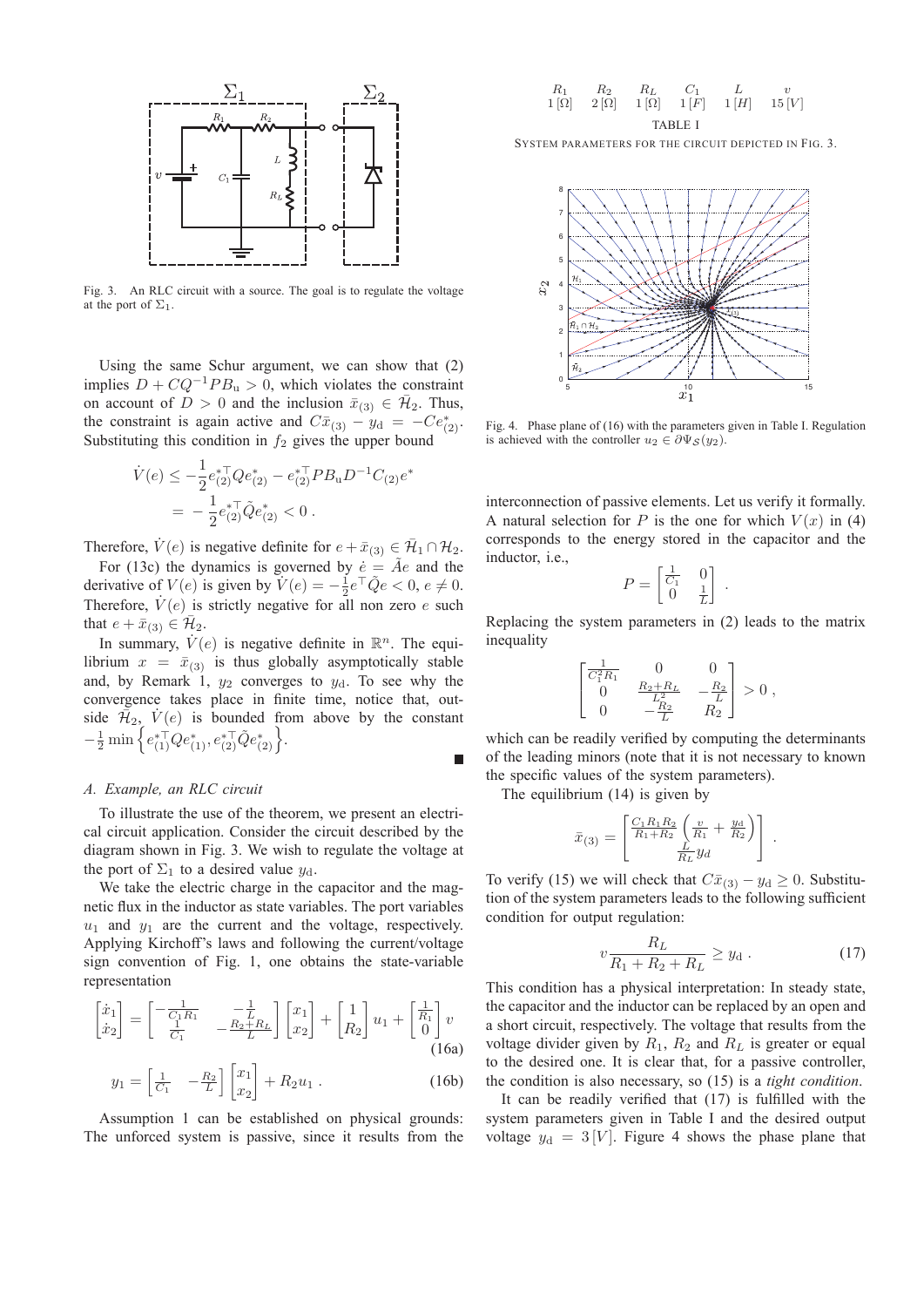

Fig. 5. Time history of  $y_2$  for (16) with the parameters given in Table I. The system is regulated by the controller  $u_2 \in \partial \Psi_{\mathcal{S}}(y_2)$ . The finite-time convergence of  $y_2$  to  $y_d$  is verified.

results from interconnecting (16) with the controller  $u_2 \in$  $\partial \Psi_{\mathcal{S}}(y_2)$  using the interconnection (7). Figure 5 shows the time history of  $y_2$ , where the convergence in finite time can be verified, despite the uncertainties in the system parameters.

## *B. Example, an abstract system*

The controller  $u_2 \in \partial \Psi_{\mathcal{S}}(y_2)$  is sufficiently general to be applied to a system which is not necessarily endowed with a physical structure. Consider an abstract system of the form (1) with

$$
A = \begin{bmatrix} -1.9395 & -0.1376 & 2.1477 \\ 0.0360 & -2.0806 & 1.2583 \\ -0.9549 & 0.0705 & -3.9808 \end{bmatrix},
$$
  
\n
$$
B_{\rm u} = \begin{bmatrix} -0.5852 \\ 0.6481 \\ 1.1450 \end{bmatrix}, \quad B_{\rm v} = \begin{bmatrix} 0.121 \\ -1.9115 \\ -0.1259 \end{bmatrix},
$$
  
\n
$$
C = \begin{bmatrix} 4.2544 & -2.1044 & 4.2387 \end{bmatrix}, \quad D = 5
$$

and  $v = 10$ . Suppose we want to regulate the output to the set-point  $y_d = 5$ .

Let us verify the assumptions of the main theorem. The equilibrium point of (13c) is

$$
\bar{x}_{(3)} = [0.6199 \quad -10.9758 \quad -1.4890]^\top
$$

and it is in  $\bar{\mathcal{H}}_2$  since  $C\bar{x}_{(3)} - y_d = 14.4231 > 0$ . Using Sedumi to solve the LMI (2) we obtain

$$
P = \begin{bmatrix} 6.1002 & -0.8413 & 1.2888 \\ -0.8413 & 5.9186 & 0.4392 \\ 1.2888 & 0.4392 & 3.6925 \end{bmatrix},
$$

which is indeed symmetric and positive definite with eigenvalues in {2.9436, 5.7403, 7.0274}. All the assumptions of Theorem 1 are satisfied and the convergence of  $y_2$  to  $y_d$  is assured by the control  $u_2 \in \partial \Psi_{\mathcal{S}}(y_2)$ . The time history of a trajectory and its corresponding output is shown in Figs. 6 and 7, respectively.

## IV. RATIONAL AND PRACTICAL CONSIDERATIONS

At a first glance, the multivalued model  $u_2 \in U(y_2)$  might seem unorthodox but, actually, multivalued control laws fit well within Jan Willems' behavioral framework [13], where



Fig. 6. State evolution of regulated plant (1) with parameters (18).



Fig. 7. Finite-time convergence of the output of regulated plant (1) with parameters (18).

the behavior of a system is expressed as a subset of the universe of all possible events (in our specific case, the controller is specified as  $Graph(U) \subset \mathbb{R}^2$ .

In such framework, the notion of causality that comes embedded in the usual input–output setting is intentionally blurred. Traditionally, one tends to think of  $u_1$  as a control and of  $y_1$  as an output, so that  $u_1$  plays the role of the cause and  $y_1$  plays the role of the effect. However, for  $D \neq 0$ , the asymmetry between these variables is artificial and the causal structure relating  $u_1$  and  $y_1$  turns out to be misleading. To see this, one can simply solve for  $u_1$  in (1b), substitute in (1a) and obtain an equivalent system with the roles of  $u_1$ and  $y_1$  reversed. When reversing the roles of  $u_1$  and  $y_1$ , the multivalued function depicted in Fig. 2 results in the familiar signum function with a bias.

The multivalued model can also be understood as a highlevel description of a controller, where the actual implementation depends on the particular application. We can think of (at least) three ways to implement the controller:

- i) At every sampling time, the inclusion is solved (note that, for every  $x$ , there exists a unique solution of the inclusion  $u_2 \in U(y_2)$ ). This method has the drawback of requiring perfect knowledge of Cx and D.
- ii) The controller is a *physical* device (i.e., as opposed to a signal processor implemented on a computer). An example is given for the RLC circuit, where the controller can be implemented with a Zener diode, the characteristic of which is equal to the desired multivalued function. See [14] for more details and examples of this control approach.
- iii) The multivalued control law is regularized, i.e., it is replaced by a continuous single-valued approximation.